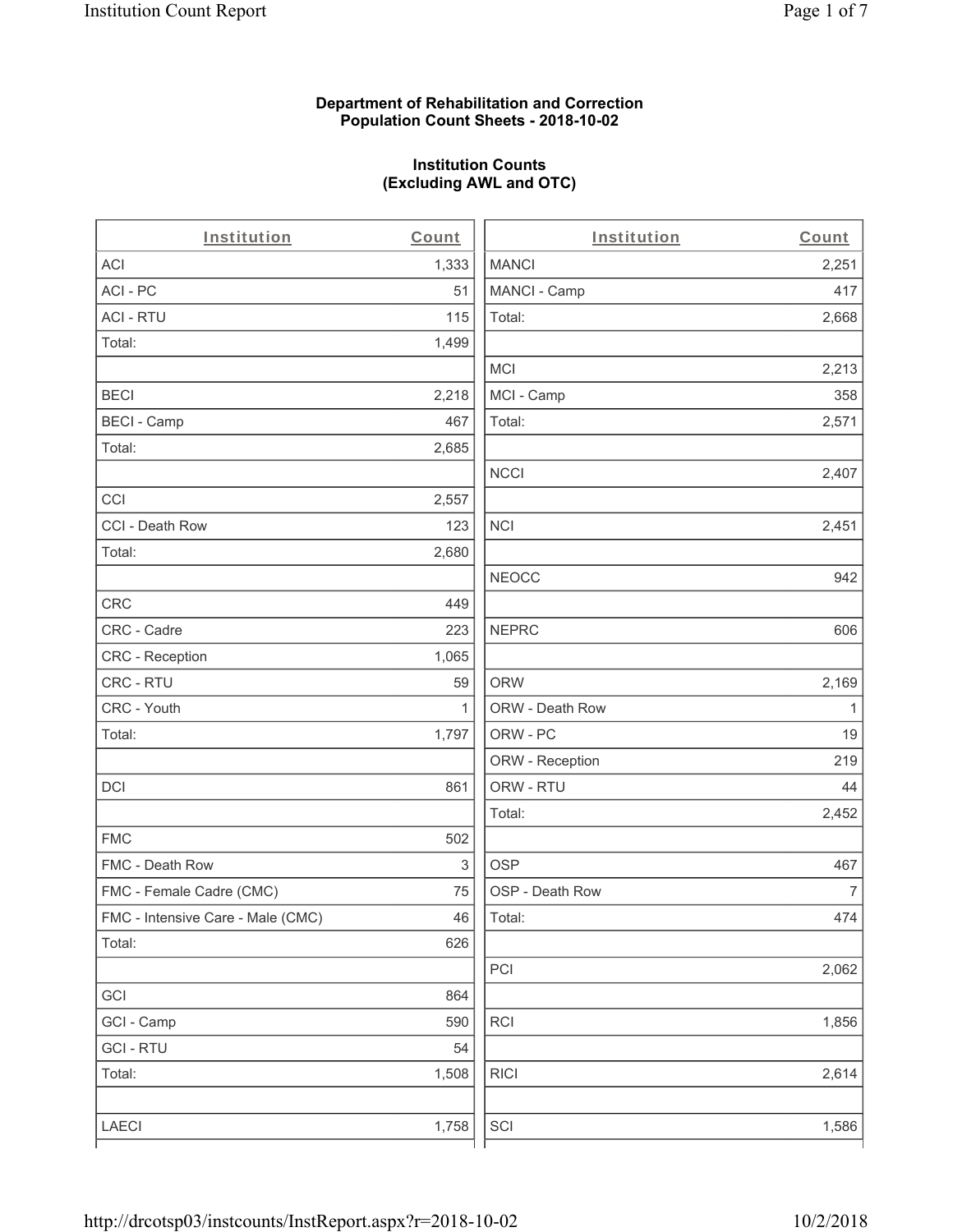| <b>LECI</b>              | 2,224 | <b>SOCF</b>      |                          | 1,259  |
|--------------------------|-------|------------------|--------------------------|--------|
| LECI - Camp              | 170   | SOCF - RTU       |                          | 71     |
| Total:                   | 2,394 | Total:           |                          | 1,330  |
|                          |       |                  |                          |        |
| <b>LOCI</b>              | 2,285 | <b>TCI</b>       |                          | 932    |
|                          |       | TCI - Camp       |                          | 442    |
| <b>LORCI</b>             | 259   | Total:           |                          | 1,374  |
| LORCI - Cadre            | 139   |                  |                          |        |
| <b>LORCI - Reception</b> | 965   | <b>TOCI</b>      |                          | 751    |
| Total:                   | 1,363 | TOCI - PC        |                          | 91     |
|                          |       | Total:           |                          | 842    |
| <b>MACI</b>              | 974   |                  |                          |        |
| MACI - Minimum           | 1,236 | <b>WCI</b>       |                          | 1,326  |
| Total:                   | 2,210 | <b>WCI - RTU</b> |                          | 32     |
|                          |       | Total:           |                          | 1,358  |
|                          |       |                  |                          |        |
|                          |       |                  | <b>Total Population:</b> | 49,259 |

\* The Total Population includes 30 Offenders with Reason Codes 30 & 31. \*\* The Total Population includes 37 Offenders with Reason Code 0A.

# **Male Population by Security Level (Include AWL and Exclude OTC)**

| Security Level         |                   | <b>Body</b> | <b>AWL</b> | (-OTC) | Total  |
|------------------------|-------------------|-------------|------------|--------|--------|
| Total Level 5          |                   | 110         |            |        | 110    |
| Total Level 4          |                   | 2,740       | 23         | 22     | 2,741  |
| Total Level 3          |                   | 11,796      | 144        | 130    | 11,810 |
| Total Level 2          |                   | 16,014      | 194        | 144    | 16,064 |
| Total Level 1          |                   | 14,373      | 139        | 89     | 14,423 |
| <b>Total Death Row</b> |                   | 135         |            |        | 135    |
|                        | <b>Total Male</b> | 45,168      | 502        | 387    | 45,283 |

#### **Female Population by Institution (Include AWL and Exclude OTC)**

| Institution              | Bodv  | AWL |    | ⊺ota  |
|--------------------------|-------|-----|----|-------|
| DCI                      | 861   |     | 5  | 863   |
| <b>FMC</b>               | 21    |     |    | 21    |
| FMC - Female Cadre (CMC) | 75    |     |    | 75    |
| <b>NEPRC</b>             | 606   | 10  | ◠  | 614   |
| <b>ORW</b>               | 2,168 | 39  | 29 | 2,178 |
|                          |       |     |    |       |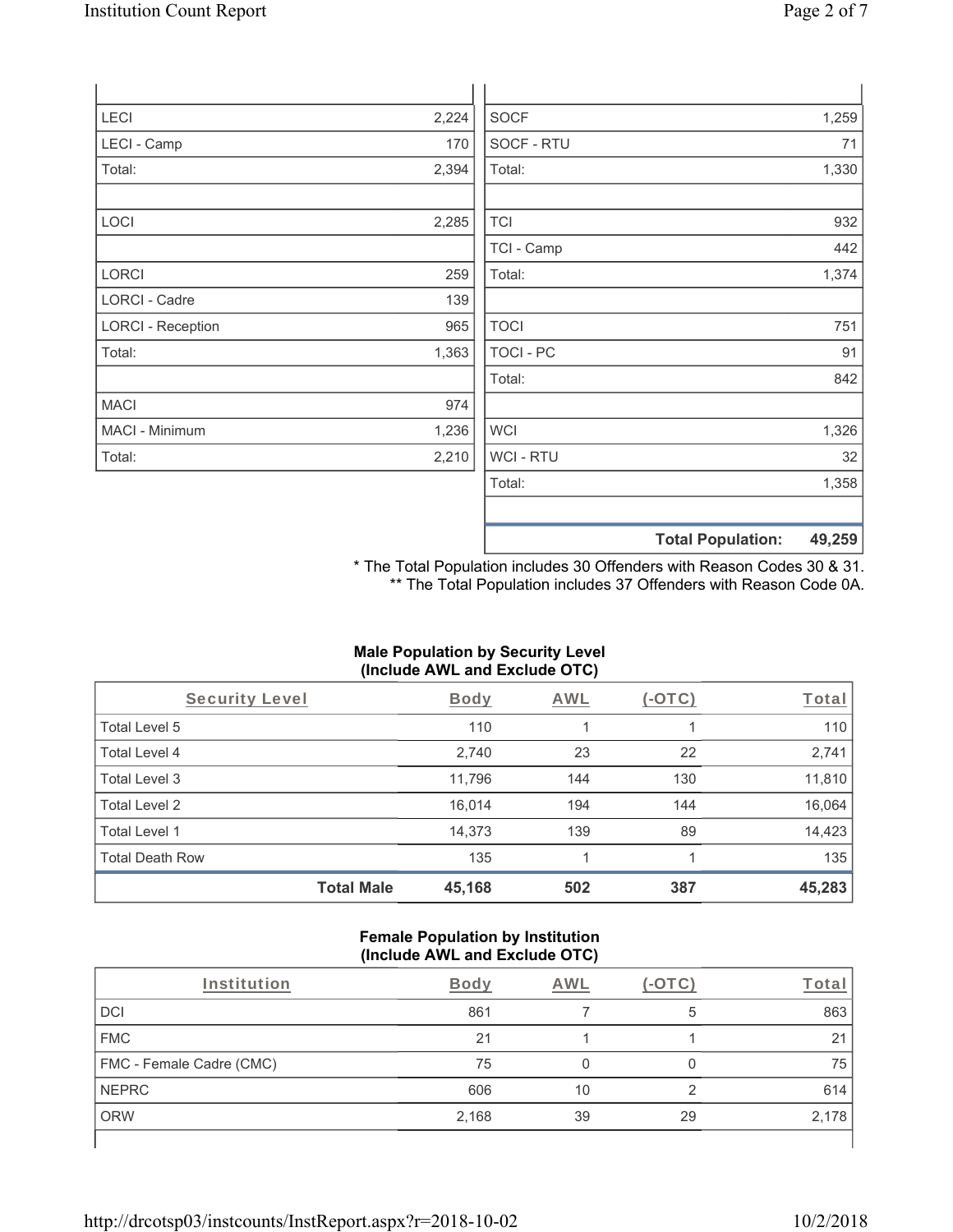| ORW - Death Row        |                          |        | 0   |     |        |
|------------------------|--------------------------|--------|-----|-----|--------|
| ORW - PC               |                          | 19     | 0   |     | 19     |
| <b>ORW</b> - Reception |                          | 219    | 9   |     | 220    |
| <b>ORW - RTU</b>       |                          | 44     | 0   |     | 44     |
|                        | <b>Total Female</b>      | 4,014  | 66  | 45  | 4,035  |
|                        | <b>Total Population:</b> | 49,182 | 568 | 432 | 49,318 |

### **Male Population by Institution: Security Level 5 (Include AWL and Exclude OTC)**

| Institution  |                      | Body           | AWL            | $(-OTC)$     | Total          |
|--------------|----------------------|----------------|----------------|--------------|----------------|
| <b>ACI</b>   |                      |                | $\mathbf 0$    | 0            |                |
| <b>FMC</b>   |                      |                | $\mathbf 0$    | 0            |                |
| LECI         |                      | 4              | 0              | $\mathbf{0}$ | 4              |
| <b>MACI</b>  |                      | 2              | $\mathbf 0$    | 0            | $\overline{2}$ |
| <b>MANCI</b> |                      | 5              | $\mathbf 0$    | 0            | 5              |
| <b>NCI</b>   |                      |                | $\overline{0}$ | $\mathbf{0}$ |                |
| <b>OSP</b>   |                      | 39             |                |              | 39             |
| <b>RCI</b>   |                      | 1              | $\overline{0}$ | $\Omega$     | 1              |
| SOCF         |                      | 48             | $\mathbf 0$    | 0            | 48             |
| <b>TOCI</b>  |                      | 6              | $\overline{0}$ | 0            | 6              |
| <b>WCI</b>   |                      | $\overline{2}$ | $\mathbf{0}$   | O            | 2              |
|              | <b>Total Level 5</b> | 110            |                |              | 110            |

## **Male Population by Institution: Security Level 4 (Include AWL and Exclude OTC)**

| Body           | AWL            | $(-OTC)$       | Total          |
|----------------|----------------|----------------|----------------|
| 5              | $\Omega$       | $\Omega$       | 5              |
| $\mathbf{0}$   |                |                |                |
| $\overline{2}$ | $\Omega$       | $\Omega$       | $\mathfrak{p}$ |
| 27             |                |                | 27             |
| 15             | $\Omega$       | $\Omega$       | 15             |
| 17             | $\Omega$       | O              | 17             |
| 3              | $\Omega$       | $\Omega$       | 3              |
|                | $\Omega$       | 0              |                |
|                | U              | $\Omega$       |                |
| 33             | $\Omega$       | O              | 33             |
| $\Omega$       | 5              | 5              | U              |
| 7              | $\overline{2}$ | $\overline{2}$ |                |
|                |                |                |                |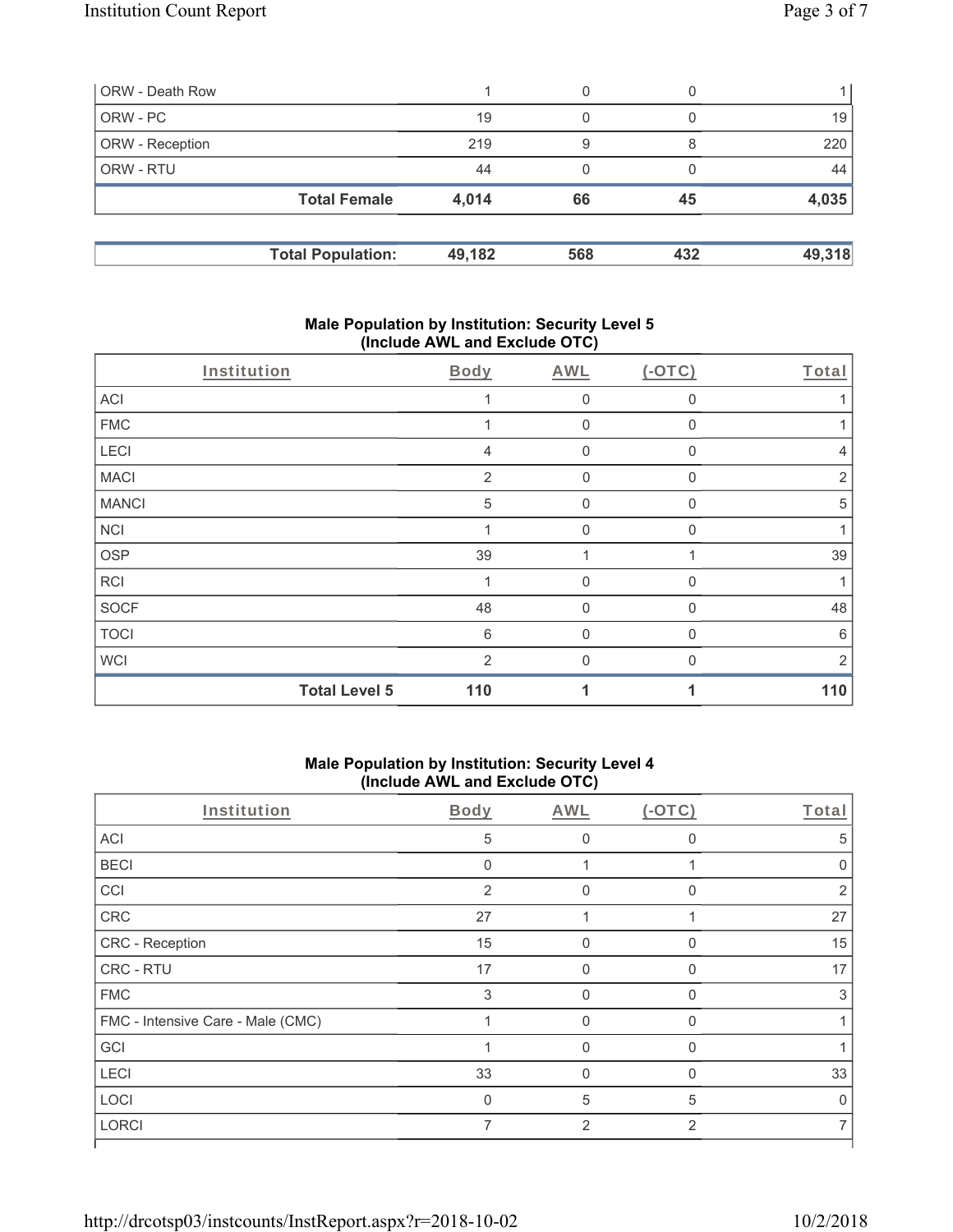| LORCI - Cadre            |                      | 1              | $\mathbf 0$         | $\boldsymbol{0}$    | $\mathbf{1}$   |
|--------------------------|----------------------|----------------|---------------------|---------------------|----------------|
| <b>LORCI - Reception</b> |                      | $\overline{7}$ | $\mathbf 0$         | $\boldsymbol{0}$    | $\overline{7}$ |
| <b>MACI</b>              |                      | 67             | $\mathbf{1}$        | 1                   | 67             |
| <b>MANCI</b>             |                      | 42             | $\mathbf{1}$        | 1                   | 42             |
| MCI                      |                      | 1              | $\mathsf{O}\xspace$ | 0                   | 1              |
| NCCI                     |                      | $\mathbf{1}$   | $\mathsf{O}\xspace$ | $\mathbf 0$         | 1              |
| <b>NEOCC</b>             |                      | 25             | $\mathbf 0$         | $\mathsf{O}\xspace$ | 25             |
| <b>OSP</b>               |                      | 397            | $\overline{2}$      | $\overline{2}$      | 397            |
| RCI                      |                      | 30             | $\mathsf{O}\xspace$ | $\mathsf{O}\xspace$ | 30             |
| <b>RICI</b>              |                      | $\overline{2}$ | $\mathbf 0$         | 0                   | $\overline{2}$ |
| SCI                      |                      | 5              | $\mathbf 0$         | $\mathsf 0$         | $\mathbf 5$    |
| SOCF                     |                      | 1,197          | $\,$ 5 $\,$         | 4                   | 1,198          |
| SOCF - RTU               |                      | 71             | $\mathsf 0$         | $\mathsf{O}\xspace$ | 71             |
| <b>TCI</b>               |                      | $\overline{4}$ | $\mathsf{O}\xspace$ | $\mathsf{O}\xspace$ | $\overline{4}$ |
| <b>TOCI</b>              |                      | 711            | $\,$ 5 $\,$         | 5                   | 711            |
| TOCI - PC                |                      | 18             | $\mathbf 0$         | $\mathsf{O}\xspace$ | 18             |
| <b>WCI</b>               |                      | 34             | $\mathbf 0$         | $\mathsf{O}\xspace$ | 34             |
| WCI - RTU                |                      | 16             | $\mathsf{O}\xspace$ | 0                   | 16             |
|                          | <b>Total Level 4</b> | 2,740          | 23                  | 22                  | 2,741          |

## **Male Population by Institution: Security Level 3 (Include AWL and Exclude OTC)**

| Institution                       | Body           | AWL                 | $(-OTC)$       | Total          |
|-----------------------------------|----------------|---------------------|----------------|----------------|
| ACI                               | 13             | $\mathbf 0$         | $\mathbf 0$    | 13             |
| ACI-PC                            |                | $\mathbf 0$         | 0              | 1              |
| <b>BECI</b>                       |                | $\mathbf 0$         | 0              | 1              |
| CCI                               | 8              | $\mathbf 0$         | $\mathbf{0}$   | 8              |
| CRC                               | 79             | 1                   |                | 79             |
| CRC - Cadre                       | 122            | 0                   | 0              | 122            |
| CRC - Reception                   | 744            | 21                  | 21             | 744            |
| CRC - RTU                         | 41             | $\mathbf 0$         | 0              | 41             |
| CRC - Youth                       | $\mathbf 0$    | 1                   |                | 0              |
| <b>FMC</b>                        | 7              | 1                   | 0              | 8              |
| FMC - Intensive Care - Male (CMC) | $\overline{4}$ | 0                   | $\mathbf 0$    | $\overline{4}$ |
| GCI                               |                | $\mathsf{O}\xspace$ | 0              |                |
| <b>LAECI</b>                      | 3              | $\mathbf 0$         | $\mathbf 0$    | 3              |
| LECI                              | 2,171          | 19                  | 17             | 2,173          |
| LOCI                              | 6              | $\mathbf 0$         | 0              | 6              |
| LORCI                             | 62             | 37                  | 33             | 66             |
| <b>LORCI - Cadre</b>              | 9              | $\mathbf 0$         | $\overline{0}$ | 9              |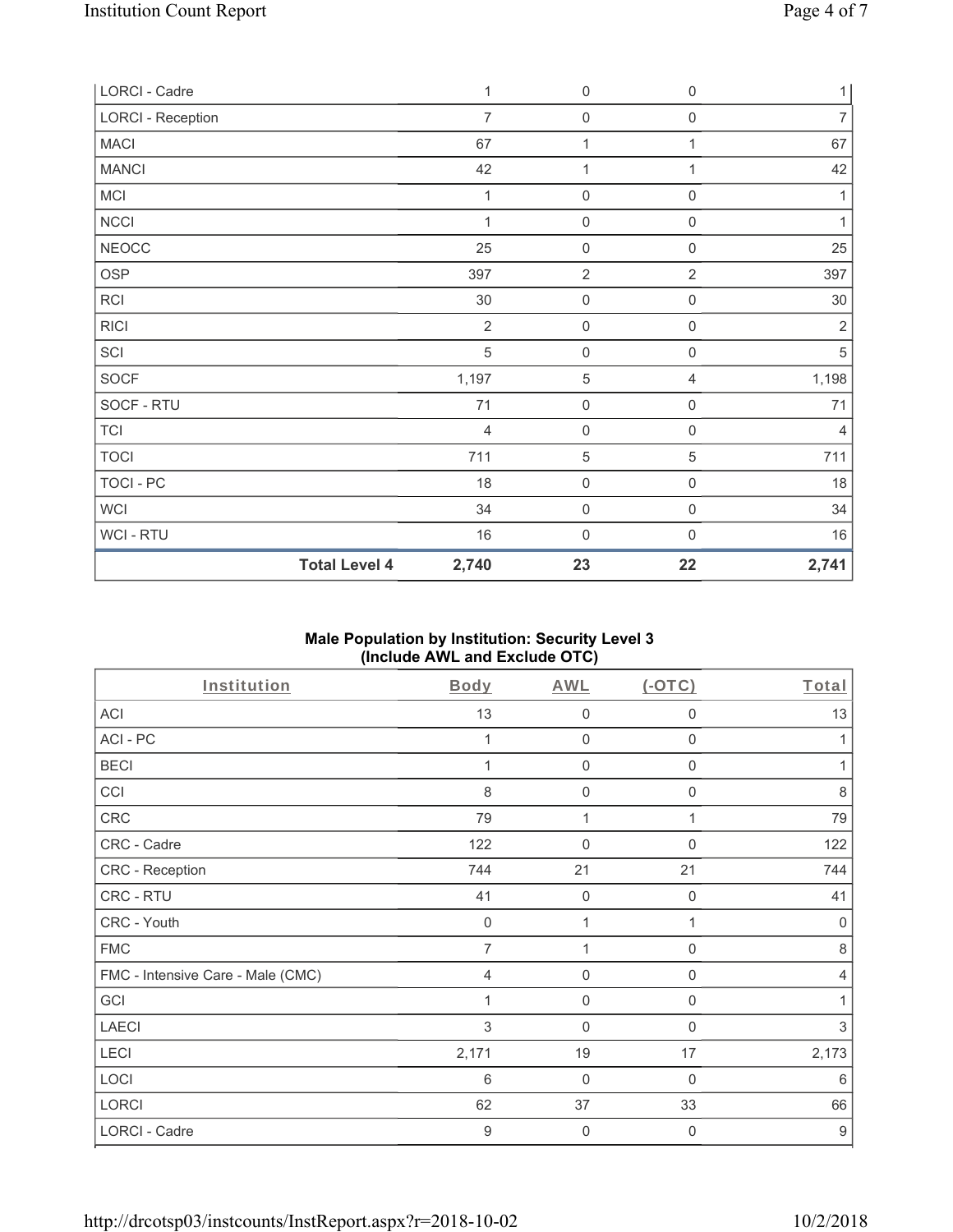| <b>LORCI - Reception</b> |                      | 640            | $\sqrt{5}$          | 5                | 640    |
|--------------------------|----------------------|----------------|---------------------|------------------|--------|
| <b>MACI</b>              |                      | 793            | 0                   | 0                | 793    |
| <b>MANCI</b>             |                      | 2,166          | 24                  | 20               | 2,170  |
| <b>NCCI</b>              |                      | 15             | 0                   | $\mathbf 0$      | 15     |
| <b>NCI</b>               |                      | $\mathfrak{Z}$ | $\boldsymbol{0}$    | $\boldsymbol{0}$ | 3      |
| <b>NEOCC</b>             |                      | 917            | 1                   | 1                | 917    |
| <b>OSP</b>               |                      | $\overline{7}$ | $\mathsf{O}\xspace$ | $\mathbf 0$      | 7      |
| PCI                      |                      | 37             | 1                   | 0                | 38     |
| <b>RCI</b>               |                      | 1,634          | $\boldsymbol{9}$    | 8                | 1,635  |
| <b>RICI</b>              |                      | 14             | $\boldsymbol{0}$    | 0                | 14     |
| SCI                      |                      | 1              | $\mathbf{1}$        | 1                | 1      |
| <b>SOCF</b>              |                      | 11             | $\boldsymbol{0}$    | $\mathbf 0$      | 11     |
| <b>TCI</b>               |                      | 884            | $\overline{7}$      | 7                | 884    |
| <b>TOCI</b>              |                      | 34             | 1                   | 1                | 34     |
| TOCI - PC                |                      | 73             | $\mathbf 0$         | $\overline{0}$   | 73     |
| <b>WCI</b>               |                      | 1,283          | 15                  | 14               | 1,284  |
| WCI-RTU                  |                      | 12             | $\boldsymbol{0}$    | 0                | 12     |
|                          | <b>Total Level 3</b> | 11,796         | 144                 | 130              | 11,810 |

## **Male Population by Institution: Security Level 2 (Include AWL and Exclude OTC)**

| <b>Institution</b>                | <b>Body</b> | <b>AWL</b>          | (OTC)               | Total |
|-----------------------------------|-------------|---------------------|---------------------|-------|
| <b>ACI</b>                        | 720         | 1                   | $\mathbf 0$         | 721   |
| ACI-PC                            | 46          | $\mathbf 0$         | $\mathbf 0$         | 46    |
| <b>ACI - RTU</b>                  | 86          | $\mathbf 0$         | $\mathbf 0$         | 86    |
| <b>BECI</b>                       | 1,486       | 20                  | 13                  | 1,493 |
| CCI                               | 1,984       | 10                  | $\overline{7}$      | 1,987 |
| CRC                               | 159         | $\sqrt{3}$          | $\sqrt{3}$          | 159   |
| CRC - Cadre                       | 100         | $\mathsf{O}\xspace$ | $\mathbf 0$         | 100   |
| CRC - Reception                   | 228         | 14                  | 14                  | 228   |
| CRC - RTU                         | 1           | $\mathsf{O}\xspace$ | $\mathsf{O}\xspace$ | 1     |
| CRC - Youth                       | 1           | $\mathbf 0$         | $\mathsf{O}\xspace$ | 1     |
| <b>FMC</b>                        | 23          | $\overline{2}$      | $\boldsymbol{0}$    | 25    |
| FMC - Intensive Care - Male (CMC) | 12          | $\mathbf 0$         | $\boldsymbol{0}$    | 12    |
| GCI                               | 355         | $\overline{4}$      | 1                   | 358   |
| GCI - Camp                        |             | $\mathbf 0$         | 0                   | 1     |
| <b>GCI-RTU</b>                    | 41          | $\mathbf 0$         | 0                   | 41    |
| <b>LAECI</b>                      | 1,115       | 18                  | 15                  | 1,118 |
| LECI                              | 9           | $\mathbf 0$         | $\boldsymbol{0}$    | $9\,$ |
| LOCI                              | 1,181       | $\boldsymbol{9}$    | 6                   | 1,184 |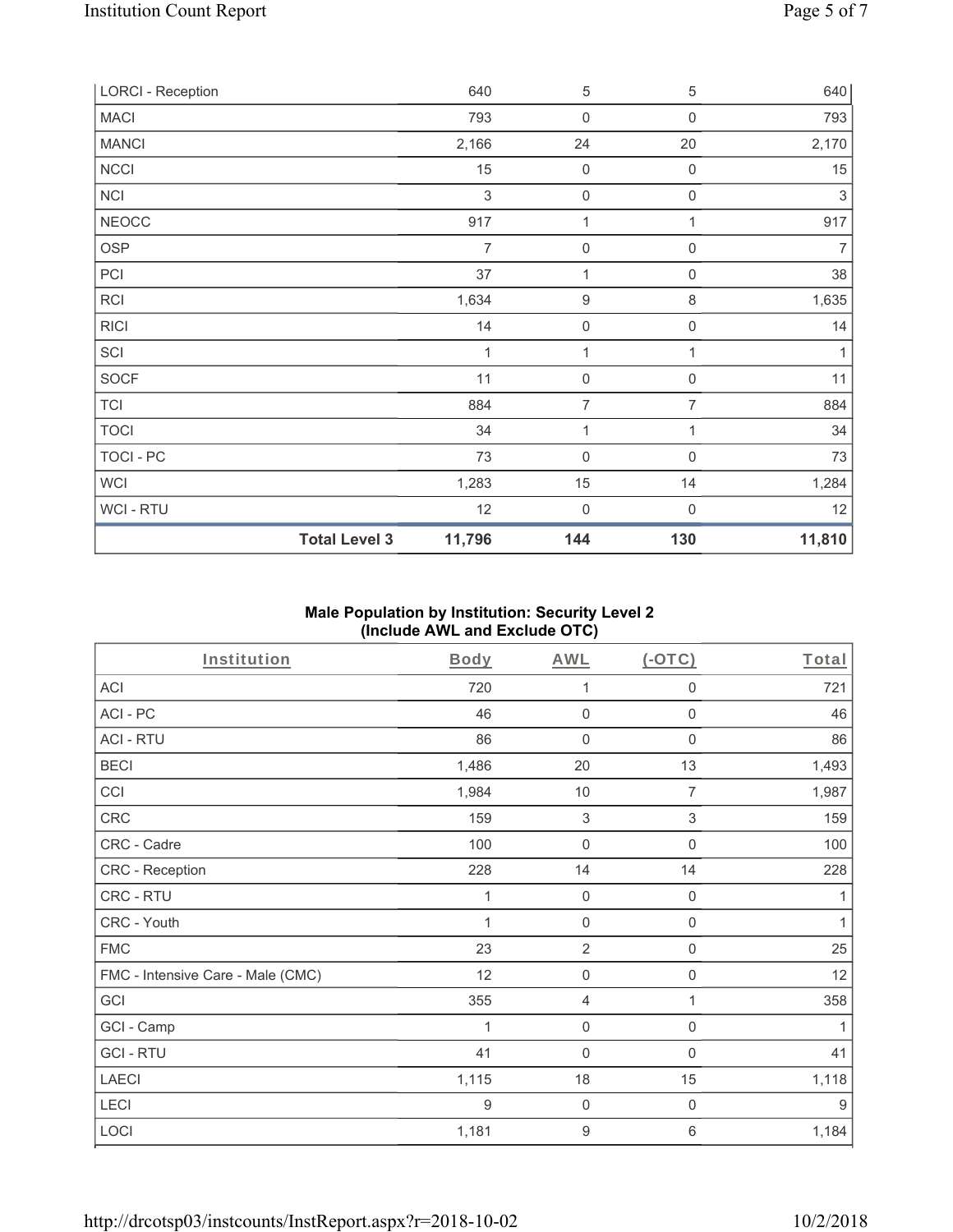| LORCI                    |                      | 118              | 24                  | 21                  | 121              |
|--------------------------|----------------------|------------------|---------------------|---------------------|------------------|
| LORCI - Cadre            |                      | 118              | 1                   | 0                   | 119              |
| <b>LORCI - Reception</b> |                      | 190              | $\sqrt{3}$          | $\mathsf 3$         | 190              |
| <b>MACI</b>              |                      | 112              | 1                   | 1                   | 112              |
| <b>MANCI</b>             |                      | $\boldsymbol{9}$ | 1                   | 1                   | $\boldsymbol{9}$ |
| <b>MCI</b>               |                      | 1,613            | $10$                | $\,6\,$             | 1,617            |
| MCI - Camp               |                      | 1                | $\mathbf 0$         | $\boldsymbol{0}$    | 1                |
| <b>NCCI</b>              |                      | 1,187            | 13                  | $\boldsymbol{9}$    | 1,191            |
| <b>NCI</b>               |                      | 1,606            | 22                  | 18                  | 1,610            |
| PCI                      |                      | 874              | $\overline{7}$      | $\mathsf 3$         | 878              |
| <b>RCI</b>               |                      | 189              | 1                   | 1                   | 189              |
| <b>RICI</b>              |                      | 1,470            | 18                  | $10$                | 1,478            |
| SCI                      |                      | 966              | 12                  | 12                  | 966              |
| <b>SOCF</b>              |                      | 1                | $\mathsf{O}\xspace$ | $\mathsf{O}\xspace$ | 1                |
| <b>TCI</b>               |                      | $\overline{4}$   | $\mathsf{O}\xspace$ | 0                   | $\overline{4}$   |
| <b>WCI</b>               |                      | $6\,$            | $\mathsf{O}\xspace$ | $\mathsf{O}\xspace$ | $\,6\,$          |
| WCI - RTU                |                      | $\sqrt{2}$       | $\mathsf{O}\xspace$ | 0                   | $\sqrt{2}$       |
|                          | <b>Total Level 2</b> | 16,014           | 194                 | 144                 | 16,064           |

## **Male Population by Institution: Security Level 1 (Include AWL and Exclude OTC)**

| <b>Institution</b>                | Body  | <b>AWL</b>     | (OTC)                     | Total          |
|-----------------------------------|-------|----------------|---------------------------|----------------|
| <b>ACI</b>                        | 594   | 4              | $\mathbf 0$               | 598            |
| ACI-PC                            | 4     | $\mathbf 0$    | $\mathbf 0$               | $\overline{4}$ |
| <b>ACI - RTU</b>                  | 29    | $\mathbf 0$    | $\mathbf 0$               | 29             |
| <b>BECI</b>                       | 729   | 12             | 6                         | 735            |
| <b>BECI - Camp</b>                | 467   | $\mathbf 0$    | $\boldsymbol{0}$          | 467            |
| CCI                               | 562   | 1              | 1                         | 562            |
| <b>CRC</b>                        | 122   | $\overline{4}$ | $\overline{4}$            | 122            |
| CRC - Cadre                       | 1     | $\mathbf 0$    | $\mathsf{O}\xspace$       | 1              |
| CRC - Reception                   | 74    | $\overline{2}$ | $\overline{2}$            | 74             |
| <b>FMC</b>                        | 447   | $\,8\,$        | $\ensuremath{\mathsf{3}}$ | 452            |
| FMC - Intensive Care - Male (CMC) | 29    | $\mathbf 0$    | 0                         | 29             |
| GCI                               | 507   | 12             | 5                         | 514            |
| GCI - Camp                        | 589   | $\mathbf 0$    | 0                         | 589            |
| <b>GCI-RTU</b>                    | 13    | $\mathbf 0$    | $\boldsymbol{0}$          | 13             |
| <b>LAECI</b>                      | 640   | 5              | $\sqrt{3}$                | 642            |
| LECI                              | 7     | $\overline{2}$ | 1                         | 8              |
| LECI - Camp                       | 170   | $\mathbf 0$    | $\mathbf 0$               | 170            |
| LOCI                              | 1,098 | $\overline{4}$ | 3                         | 1,099          |